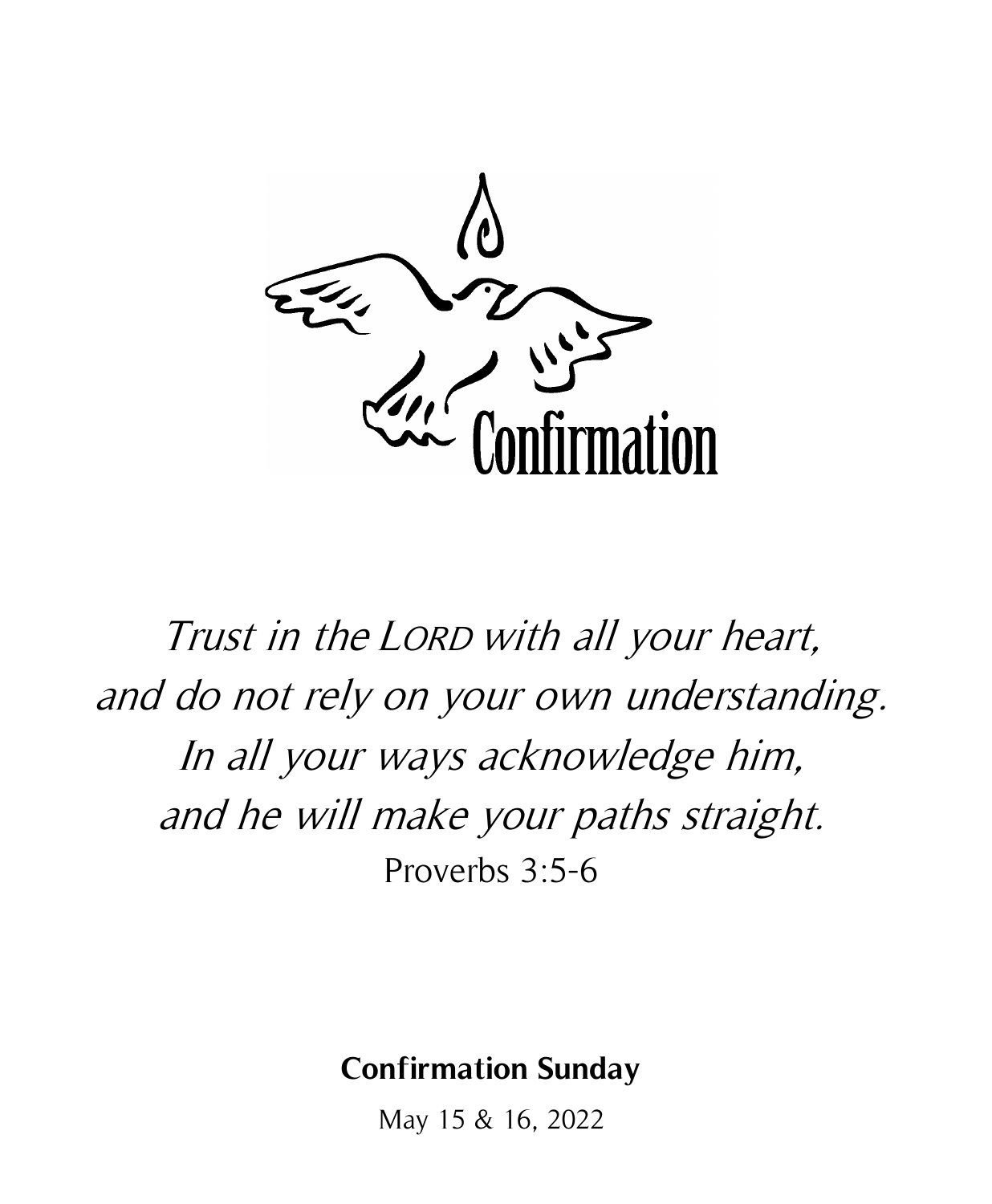# ETERNAL LOVE LUTHERAN CHURCH

a member congregation of the Wisconsin Evangelical Lutheran Synod (WELS)

## **FOR OUR GUESTS**

Thank you for being here. During your visit today, you will see and hear what we're all about: God's *eternal love* for us through his Son, Jesus Christ! Any directions for speaking or singing, standing, or sitting will be indicated in this folder or projected on the wall in front of you.

- Restrooms are available just outside the chapel doors down the hallway to the left.
- If you have young children with you today, great! We encourage families to worship together. We do have a nursery area available just outside the chapel near the bathrooms, should you feel the need to step out of worship with your child for a moment. Activity sheets for your child are available from the ushers as well.

## **CONFIRMATION: God Blesses our Confirmands; God Blesses Us**

Confirmation as we practice it isn't commanded in the Bible. But the principles of studying God's Word, becoming familiar with the main teachings of the Bible are very much a part of God's will for us. So, along with the spiritual modeling and training that takes place in the home, Christian parents partner with their congregation and pastors to provide faithful teaching of the Christian faith to their children and encouragement and support in that growth.

Each one of us, child or adult, sees ourselves in *Sarah, Emma, Caden, Reese, and Elia*. Each one of us has learned about Jesus and has so much more to learn! Each one of us is a dearly loved child of God like they are. Each one of us has been given God's holy Word, his revealed plan of salvation for us. Each one of us has been given Jesus Christ's life, death, and resurrection as our own, so we are heirs of eternal life!

Confirmation is not graduation, but a celebration of the beginning of maturation and ongoing growth! They've been briefly introduced to the 6 main teachings of the Bible as covered by our small catechism. As new commmunicants of our church family, they—just like we all—need our prayers, our encouragement, and our partnership in glorifying God by growing in his Word and going into all the world with the message of his eternal love.

Our five confirmands will demonstrate throughout the service today their understanding of and appreciation for one of the six chief parts of Luther's Small Catechism by reading an essay they have prepared.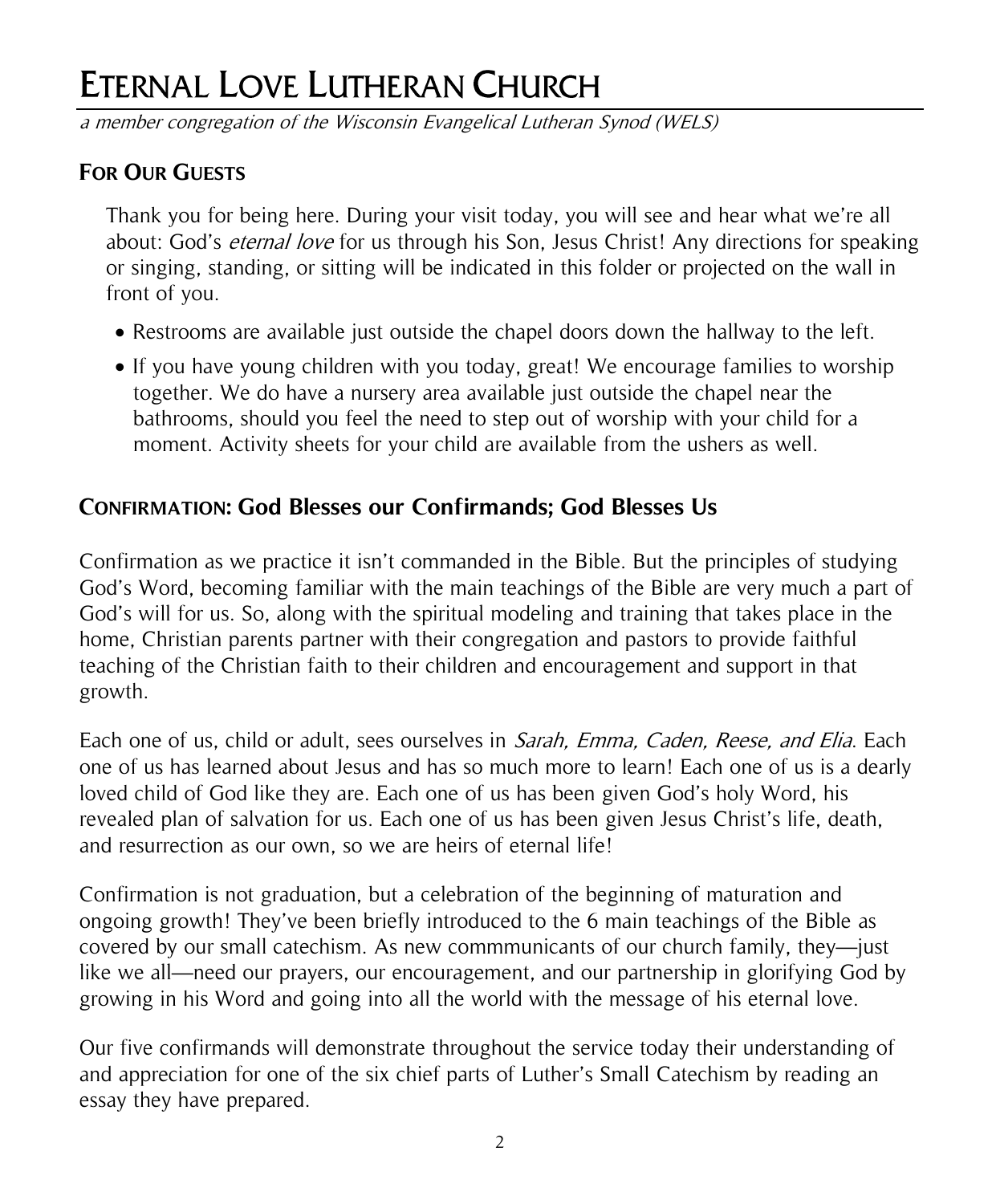# **GATHERING RITE ON THE WORD OF GOD**

In the name of the Father and of the Son (+) and of the Holy Spirit.

#### **Amen.**

**EXPRESSION OF FAITH ESSAY ON BAPTISM** (10:45 AM) Reese Reichelt, confirmand

**STAND** 



Oh, how I love your law! **I meditate on it all day long.**

Your commands make me wiser than my enemies, **for they are ever with me.**

I have more insight than all my teachers, **for I meditate on your statutes.**

How sweet are your words to my taste, **sweeter than honey to my mouth!** (Psalm 119:97-99,103)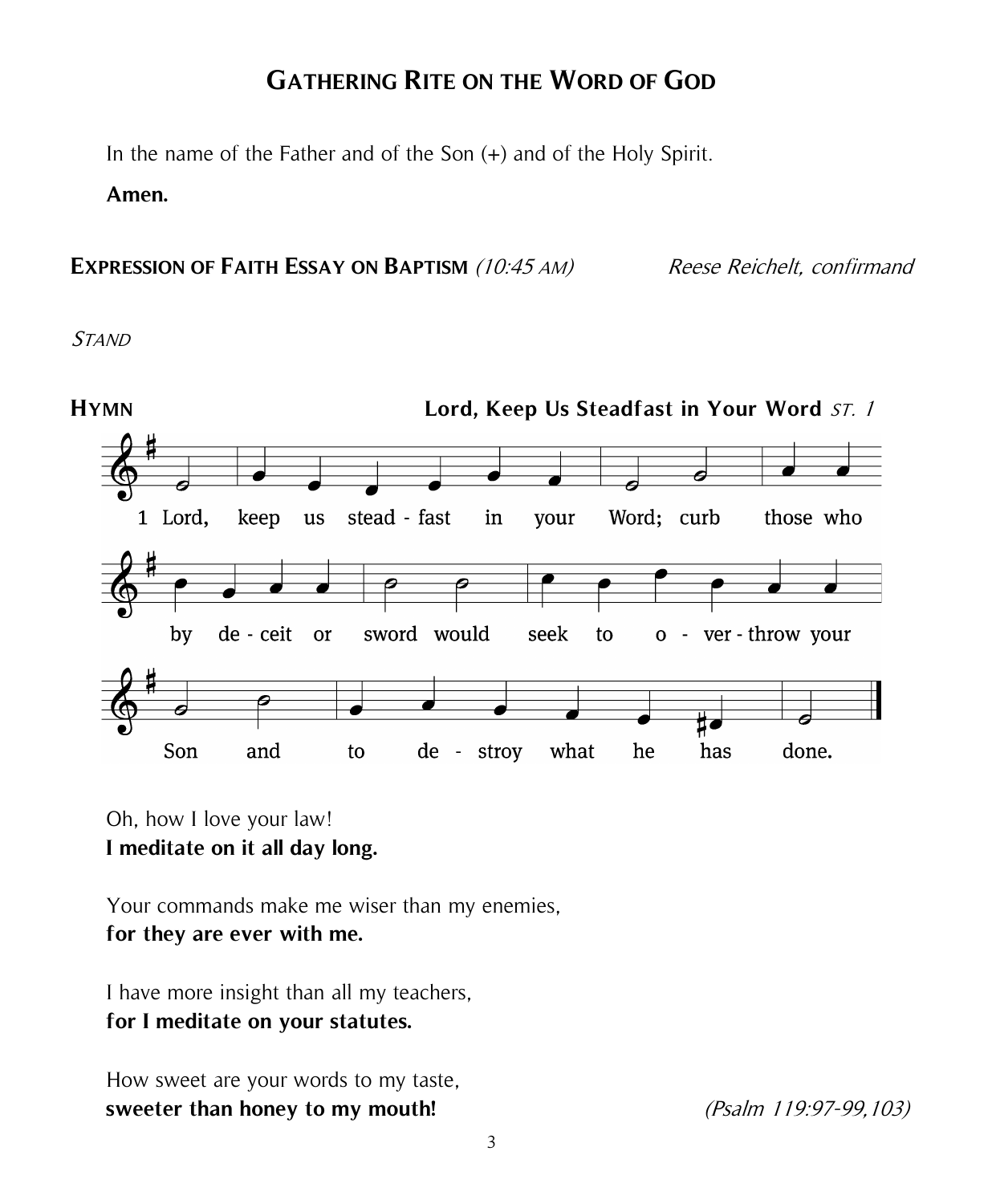



All Scripture is God-breathed and is useful for teaching, rebuking, correcting, and training in righteousness,

### **so that the man of God may be thoroughly equipped for every good work.**

 Yet so often we have despised God's Word and failed to gladly hear and learn it. For this and all our sins, we bow before God and humbly ask his forgiveness.

**Holy and merciful Father, I confess that I am by nature sinful and that I have disobeyed you in my thoughts, words, and actions. I have done what is evil and failed to do what is good. For this I deserve your punishment both now and in eternity. But I am truly sorry for my sins, and trusting in my Savior Jesus Christ, I pray: Lord, have mercy on me, a sinner.**

God gave his Word so "that you may believe that Jesus is the Christ, the Son of God, and that by believing you may have life in his name" *(John 20:31)*. The Scriptures testify about Jesus, who lived a perfect life for you, died on the cross to pay for all your sins, and rose again to assure you of your salvation. Therefore, as a called servant of Christ and by his authority, I forgive you all your sins in the name of the Father and of the Son (+) and of the Holy Spirit.

#### **Amen.**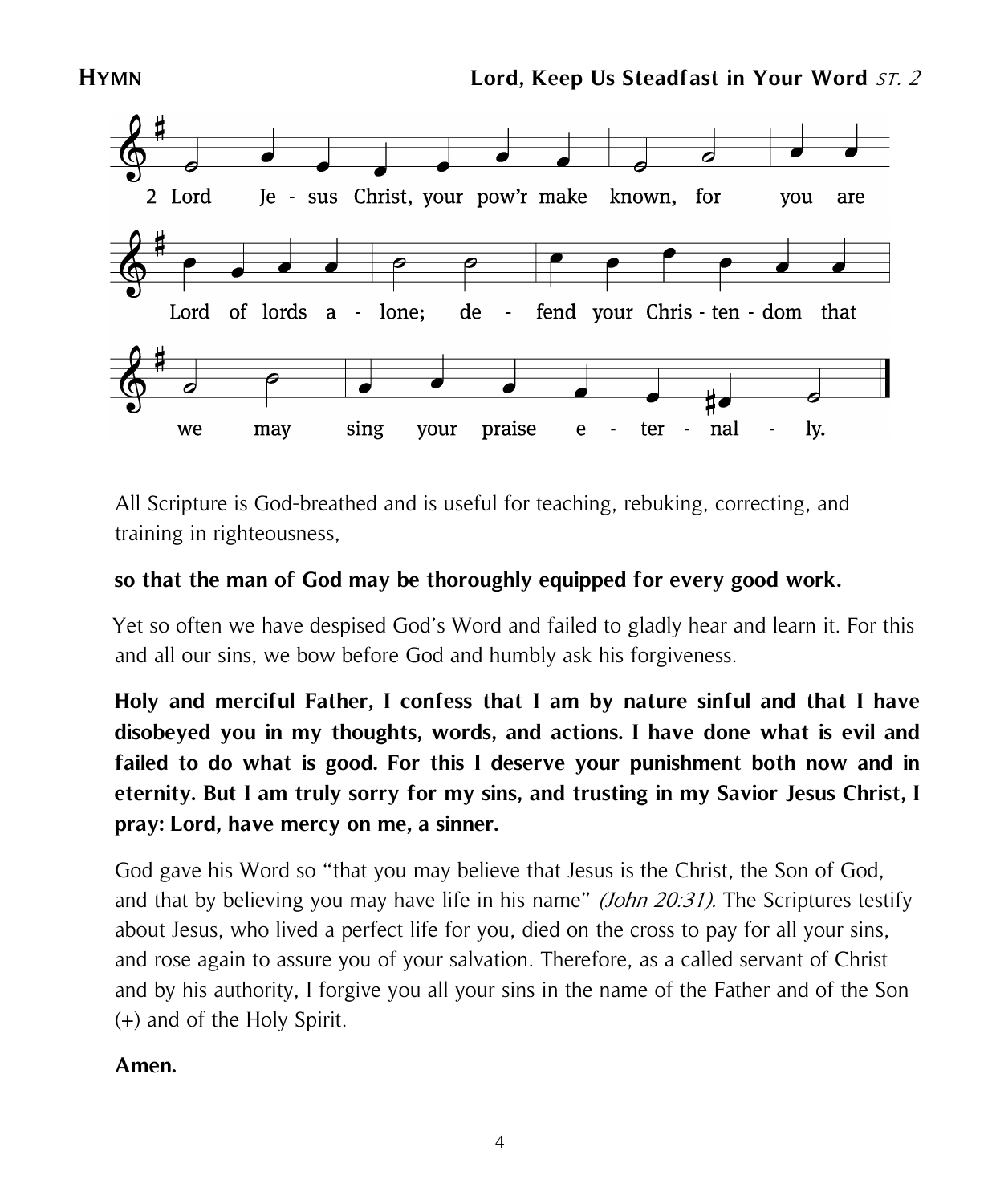

BE SEATED

#### **PRAYER OF THE DAY**

Let us pray.

Almighty and eternal God, you always cause your church to grow, and with your light and grace, you strengthen the hearts of those to whom you have given new birth through water and the Spirit. Let all who have been instructed in your truth continue to increase both in faith and knowledge, that they may rejoice in their baptism and grow as members of the holy body of your Son, Jesus Christ our Lord.

#### **Amen.**

**EXPRESSION OF FAITH ESSAY ON BAPTISM** (10:45 AM) Elia Rodriguez, confirmand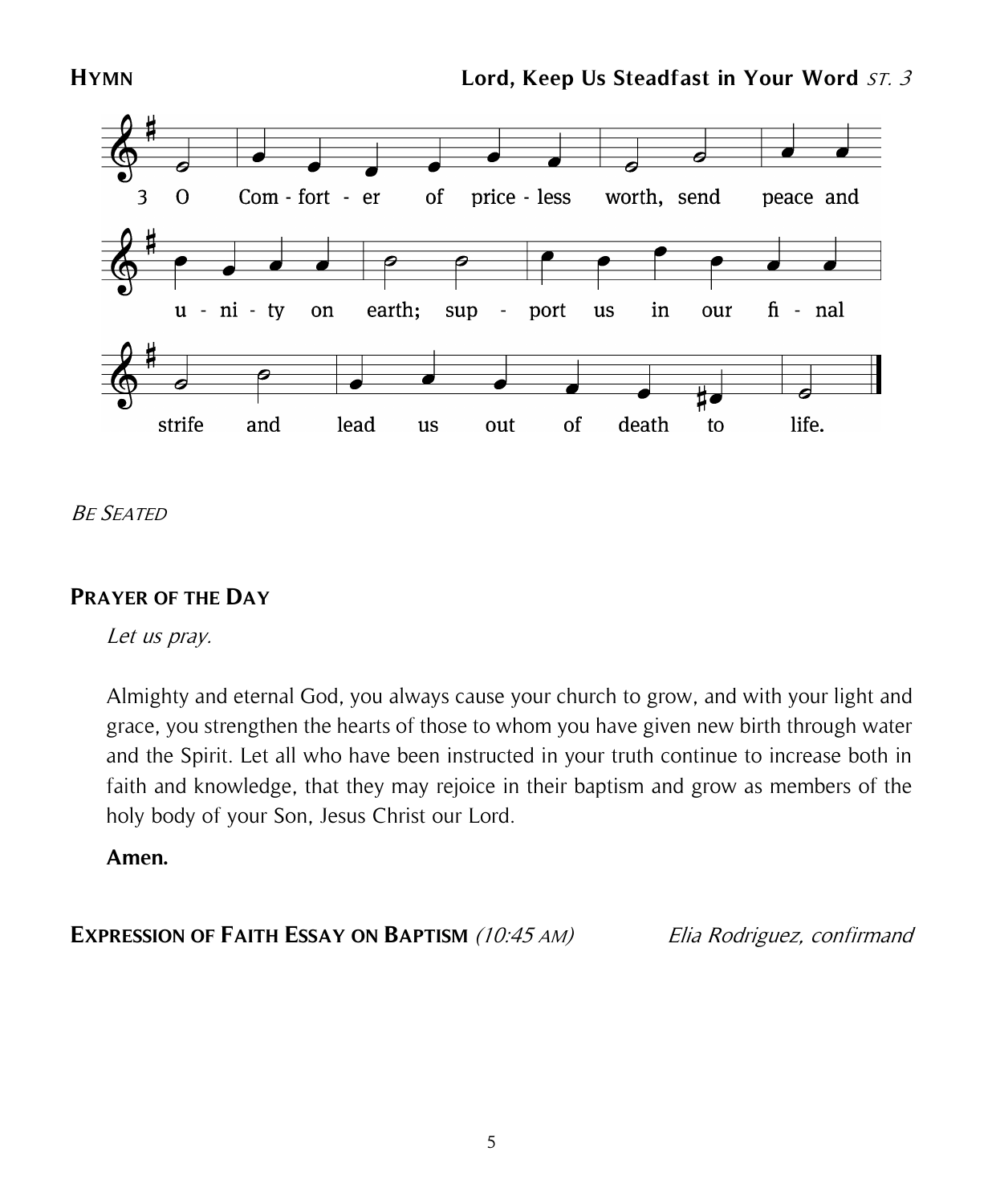# **THE WORD**

#### **FIRST READING Ephesians 6:10-18**

Our God gives us everything we need to stay safe and stay close to him. Paul describes this equipment as "The full armor of God."

> $10$  Finally, be strong in the Lord and in his mighty power.  $11$  Put on the full armor of God, so that you can stand against the schemes of the Devil. <sup>12</sup> For our struggle is not against flesh and blood, but against the rulers, against the authorities, against the world rulers of this darkness, against the spiritual forces of evil in the heavenly places. <sup>13</sup> For this reason, take up the full armor of God, so that you will be able to take a stand on the evil day and, after you have done everything, to stand. <sup>14</sup> Stand, then, with the belt of truth buckled around your waist, with the breastplate of righteousness fastened in place, <sup>15</sup> and with the readiness that comes from the gospel of peace tied to your feet like sandals. <sup>16</sup> At all times hold up the shield of faith, with which you will be able to extinguish all the flaming arrows of the Evil One.<sup>17</sup> Also take the helmet of salvation and the sword of the Spirit, which is the word of God.

> $18$  At every opportunity, pray in the Spirit with every kind of prayer and petition. Stay alert for the same reason, always persevering in your intercession for all the saints.

The Word of the Lord.

#### **Thanks be to God.**

**EXPRESSION OF FAITH ESSAY ON THE TEN COMMANDMENTS** (10:45 AM) Sarah Anderson, confirmand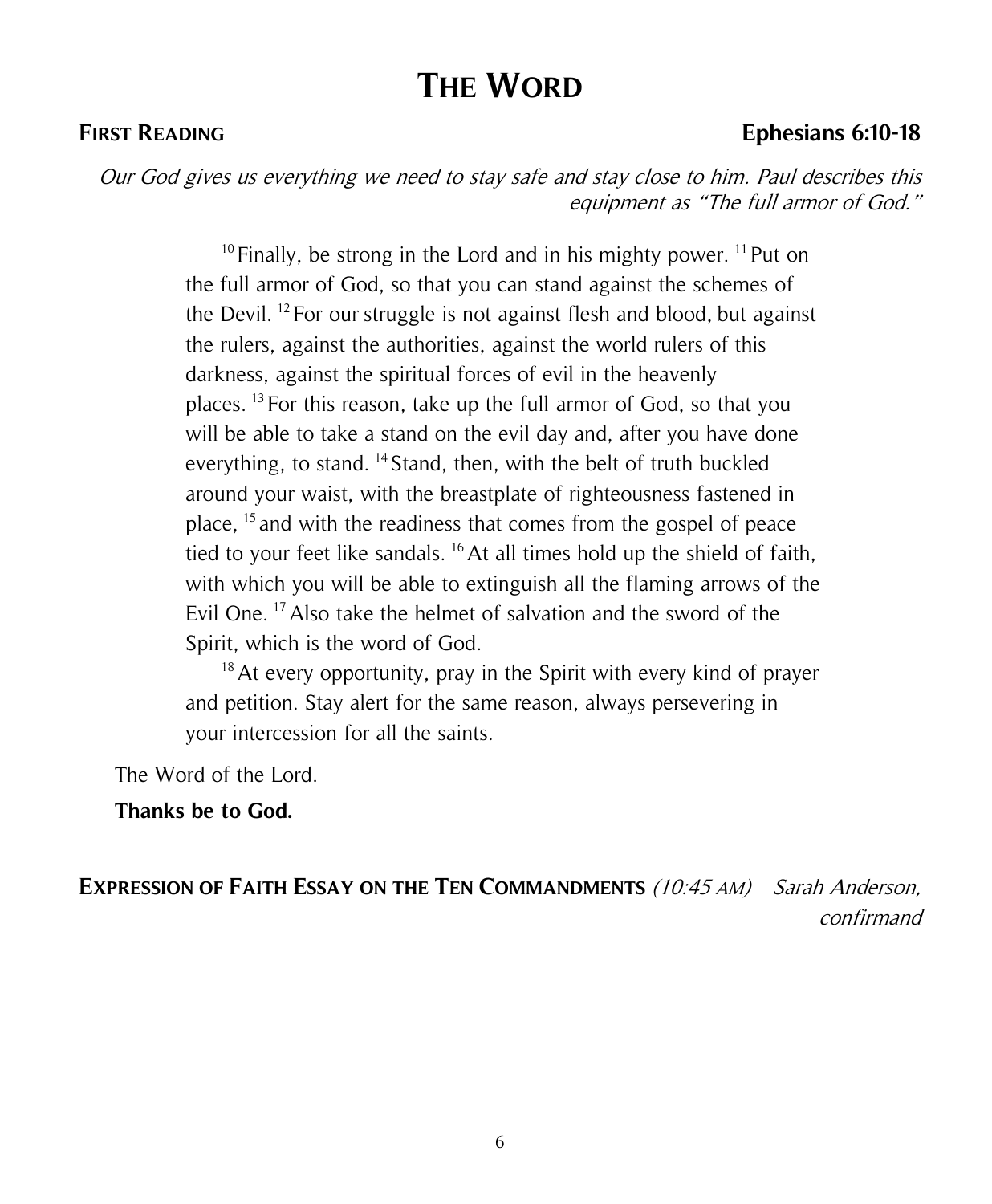### **GOSPEL John 8:31-32**

To remain with Jesus means to remain in his Word.

 $31$  So Jesus said to the Jews who had believed him, "If you remain in my word, you are really my disciples. <sup>32</sup>You will also know the truth, and the truth will set you free."

The Gospel of the Lord.

**Praise be to you, oh Christ!**

**CHILDREN'S MESSAGE** Young children may come forward for a brief devotion.

#### **EXPRESSION OF FAITH ESSAY ON HOLY COMMUNION** (10:45 AM) Caden Mielke,

confirmand

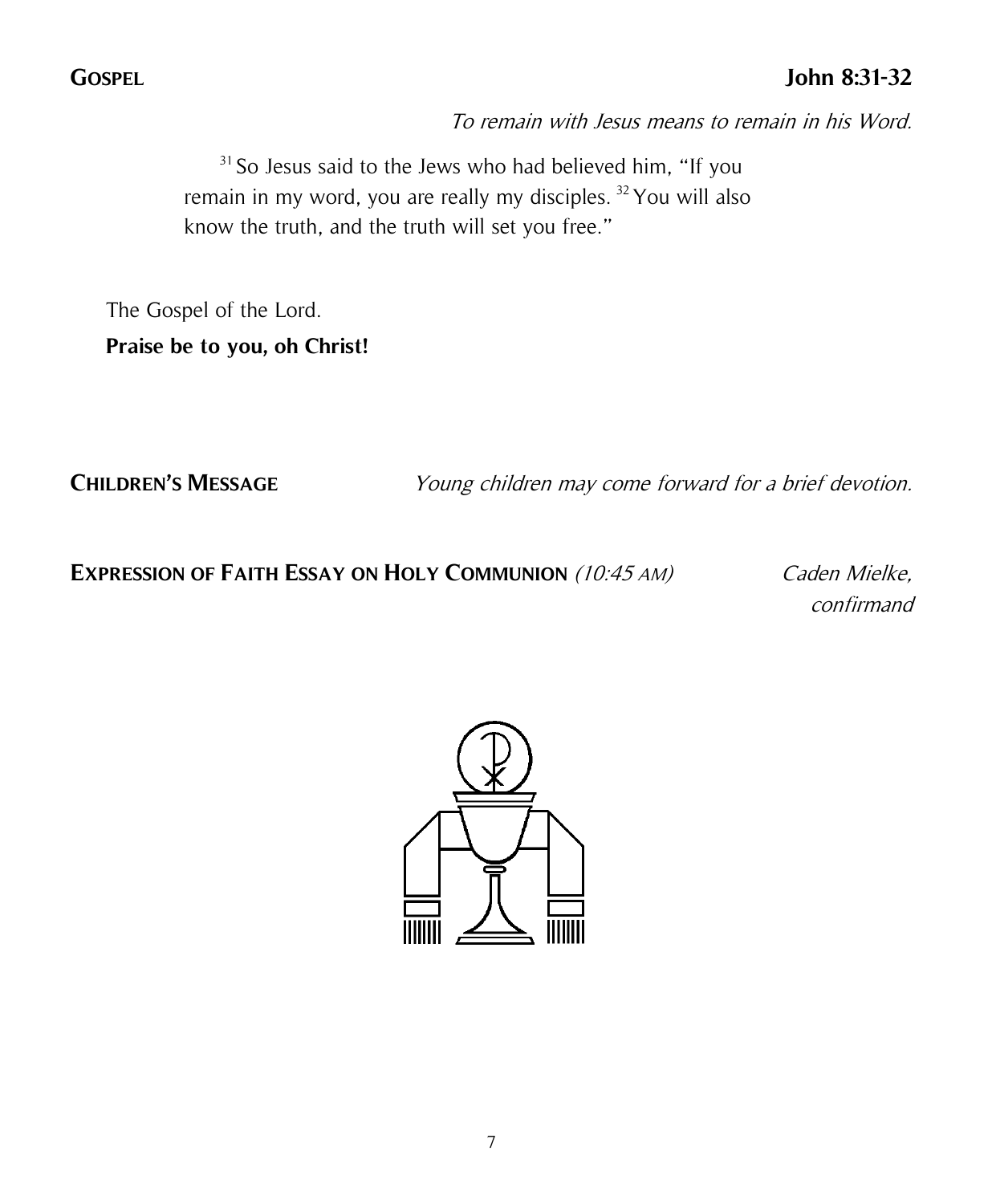**HYMN OF THE DAY Come, Thou Fount of Every Blessing**



8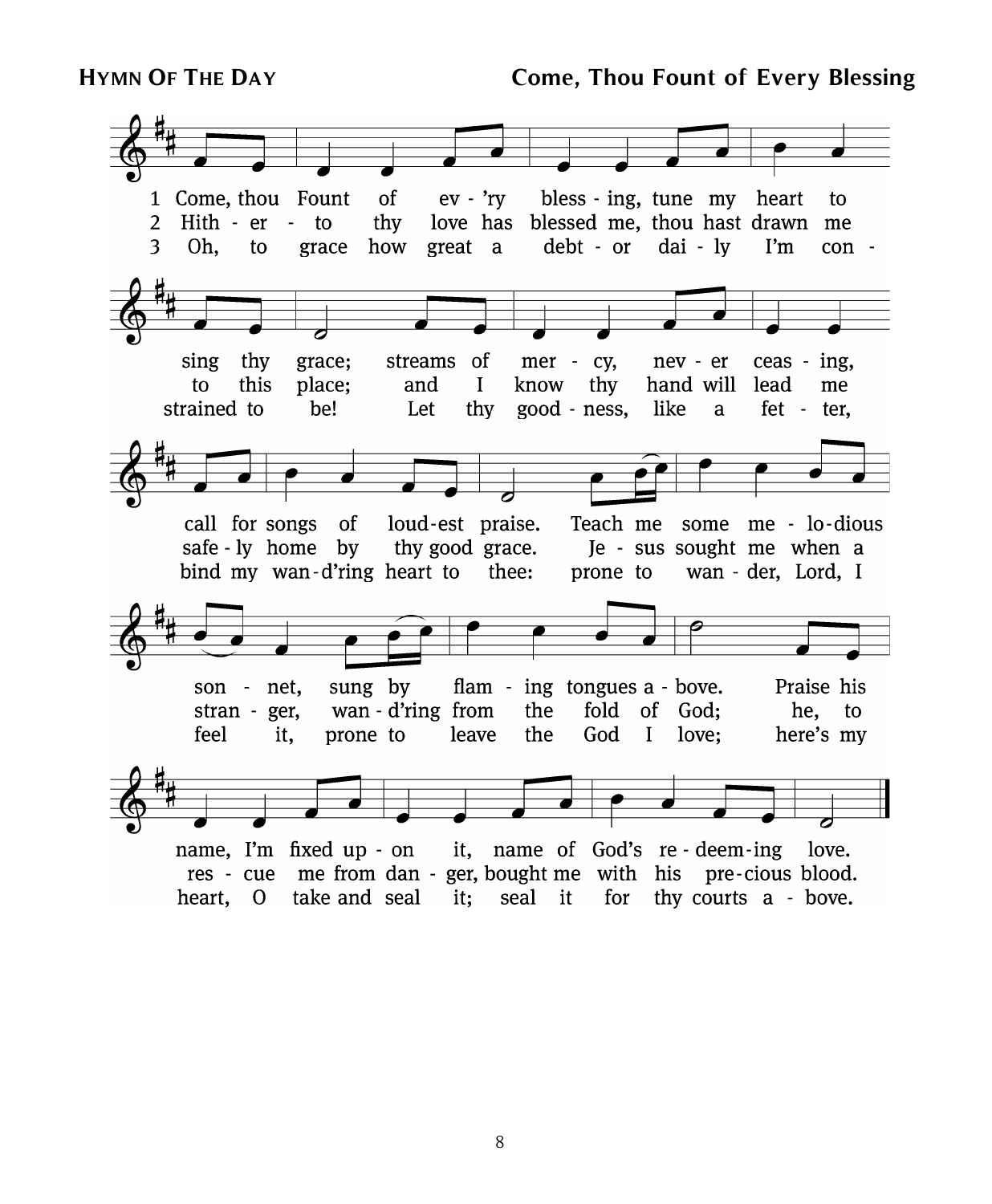<sup>5</sup>Trust in the LORD with all your heart, and do not rely on your own understanding. <sup>6</sup> In all your ways acknowledge him, and he will make your paths straight.

#### **EXPRESSION OF FAITH ESSAY ON HOLY COMMUNION** (10:45 AM) Emma Bodway,

confirmand

**STAND** 

#### **NICENE CREED** (8:00 AM)

BE SEATED

#### **OFFERING**

The members of Eternal Love congregation have joined together to do the Lord's work in this city and around the world. Guests need not feel obligated to participate in this offering which supports our church's ministry. However, we do ask that everyone take part in completing the connection card. Whether you are worshiping in person or watching online, please fill it out now or later at [www.eternal-love.org/onlineworship](http://www.eternal-love.org/onlineworship) or scan the provided QR code to do so now.



#### **RITE OF CONFIRMATION** (10:45 AM)

#### The pastor speaks to those being confirmed:

My dear young friends, when you were baptized, your gracious Lord forgave all your sins and covered you with the robe of Christ's righteousness. Through water and Word he created faith in your hearts and adopted you into the family of believers. As you matured and heard and studied the Scriptures, the Holy Spirit enlightened your minds and preserved you as children of God.

You have expressed the desire to confess the truths you believe before your Savior, your family and friends, and this congregation. You are ready to say with St. Paul, "I believed; therefore I have spoken." You have learned to examine your thoughts, words, and actions in the light of God's law, and you have experienced the comfort of forgiveness in the Savior's gospel. With this preparation you are eager to receive the Savior's body and blood in the sacrament.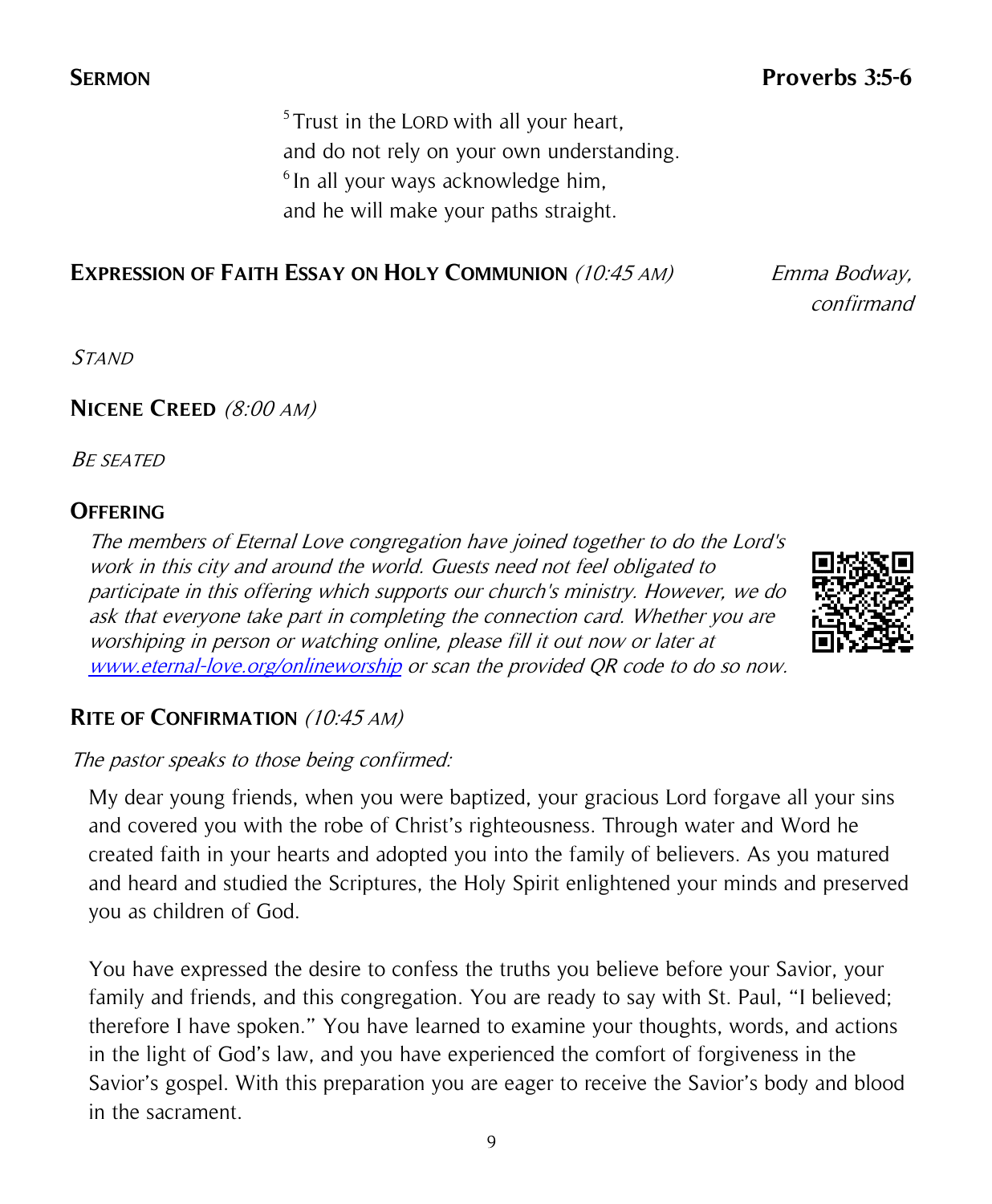As we worship with you on this day, we are filled with joy as we see how the Lord has grown your faith and love. We are bringing our prayers to the Savior's throne of grace and imploring him to keep you faithful to him and his Word until you join us and all believers in the glories of heaven.

I now ask each of you:

Are you ready and willing to confess your faith before the triune God and those who are worshiping with you today? **I am.**

Do you believe in God the Father? **Yes, I believe in God, the Father Almighty, maker of heaven and earth.**

Do you believe in Jesus Christ, the Son of God?

**Yes, I believe in Jesus Christ, his only Son, our Lord, who was conceived by the Holy Spirit, born of the Virgin Mary, suffered under Pontius Pilate, was crucified, died, and was buried. He descended into hell. The third day he rose again from the dead. He ascended into heaven and is seated at the right hand of God the Father Almighty. From there he will come to judge the living and the dead.**

Do you believe in God the Holy Spirit?

**Yes, I believe in the Holy Spirit, the holy Christian Church, the communion of saints, the forgiveness of sins, the resurrection of the body, and the life everlasting. Amen.**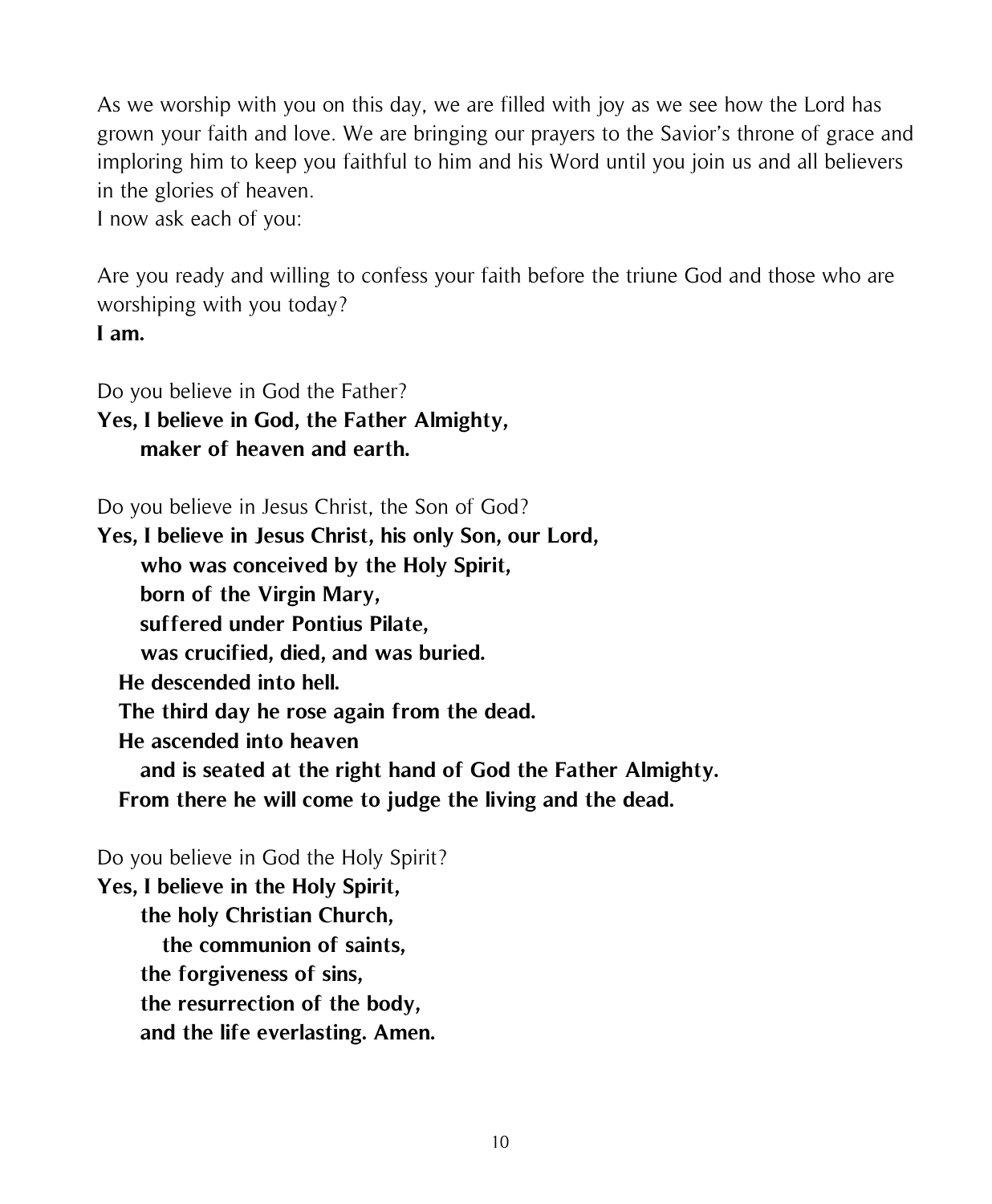Do you reject the devil along with all his lies and empty promises? **I do reject him.**

Do you believe that all the books of the Bible are the inspired and inerrant Word of God? **I do.**

Do you believe that the teachings of the Evangelical Lutheran Church, as you have learned to know them from Luther's Small Catechism, are faithful and true to the Word of God? **I do.**

Is it your sincere prayer and desire to remain faithful to your Lord Jesus and his Word all the days of your life?

### **Yes, and I ask God to help me.**

Is it your sincere prayer and desire to live a life that pleases God, to value his Word and sacraments, and to witness to your Savior wherever you go?

#### **Yes, and I ask God to help me.**

#### The pastor speaks to the congregation:

Friends in Christ, the Word of God urges us to pray for one another and especially for the youth of the church. On this special day, it is fitting that we bring our prayers before God, firmly believing that he alone is able to strengthen us by the power of the Holy Spirit and keep us faithful to the Savior until we die. Let us pray.

Gracious Father, in Holy Baptism you created faith in the hearts of these young people and gave them a new birth as members of your family. Help them remember their baptisms every day and find comfort in your promise that you will never leave them or forsake them. Lord, in your mercy,

#### **hear our prayer.**

Give them strength to put down and drown the sinful nature that lives within them so that each day their faith may triumph in their living and loving and in their words and actions. Lord, in your mercy,

#### **hear our prayer.**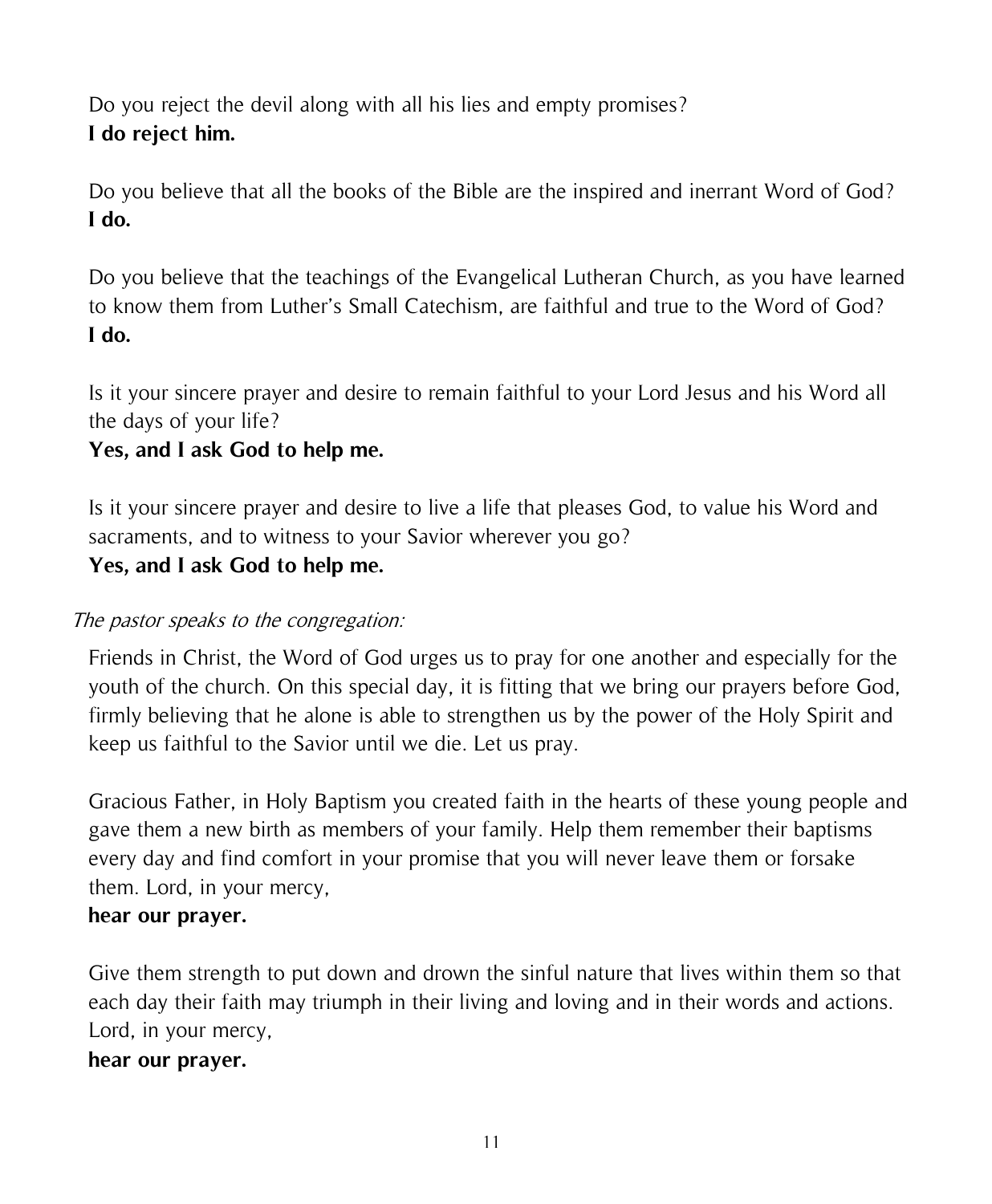Lead them to see and believe that in the word of the gospel they find forgiveness for their sins and relief for their guilt. Use the remembrance of your commandments to drive them to the comfort of the gospel and then to guide them as they live for you and others. Lord, in your mercy,

#### **hear our prayer.**

Protect them from Satan when he tempts them to be careless with your Word and sacrament, to make plans for this life and not for the life to come, or to find popular theories more appealing than your truth. Lord, in your mercy, **hear our prayer.**

Empower them by the gospel of your Son to live in their world with kindness, humility, and patience that others may see their good works and glorify their Father in heaven. Lord, in your mercy,

#### **hear our prayer.**

Help us provide fitting examples of faithfulness to your Word and sacraments. Lead us to encourage and admonish them in wisdom and love even after they have left our homes and made new homes for themselves. Lord, in your mercy,

#### **hear our prayer.**

When the end comes and we all stand before the judgment seat of Christ, have compassion on us despite our sins and accept us as eternal dwellers in your royal rooms, through the merits of Jesus our Savior, who became sin for us so that in him we might become the righteousness of God. Lord, in your mercy,

#### **hear our prayer.**

#### **LORD'S PRAYER**

**Our Father in heaven, hallowed be your name, your kingdom come, your will be done on earth as in heaven. Give us today our daily bread. Forgive us our sins, as we forgive those who sin against us.**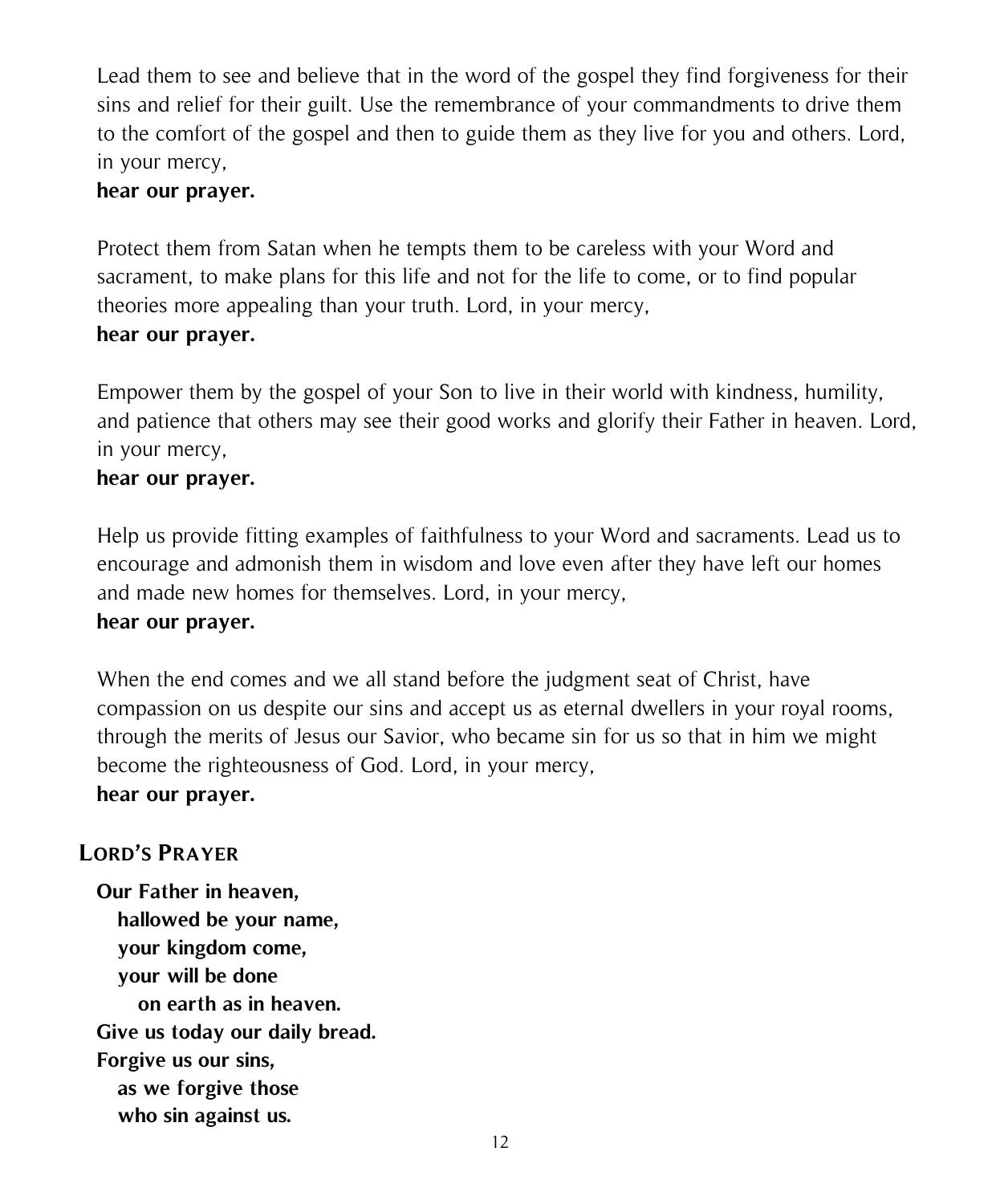**Lead us not into temptation, but deliver us from evil. For the kingdom, the power, and the glory are yours now and forever. Amen.**

#### The pastor speaks to those being confirmed:

I now invite each of you to come forward to receive a word of encouragement from the Scriptures and a blessing from the Lord.

Those being confirmed may approach the front with their Christian parent(s), lining up alphabetically by last name, from left to right facing the altar, as listed below. After each confirmand receives their confirmation verse from his/her parent(s), pastor will give a blessing to each.

#### Sarah Anderson

Your words are a lamp for my feet and a light for my path. (Psalm 119:105, EHV)

#### Emma Bodway

God is our refuge and strength, a helper who can always be found in times of trouble.

(Psalm 46:1, EHV)

I can do all things through Christ, who strengthens me. (Philippians 4:13, EHV)

#### Reese Reichelt

Caden Mielke

 Indeed, it is by grace you have been saved, through faith—and this is not from yourselves, it is the gift of God—not by works, so that no one can boast." (Ephesians 2:8–9, EHV)

Elia Rodriguez Those who are wise will shine like the brightness of the heavens…" (Daniel 12:3a, NIV)

The grace of our Lord (+) Jesus Christ and the love of God and the fellowship of the Holy Spirit be with you all.

**Amen.**

Those who have been confirmed may be seated.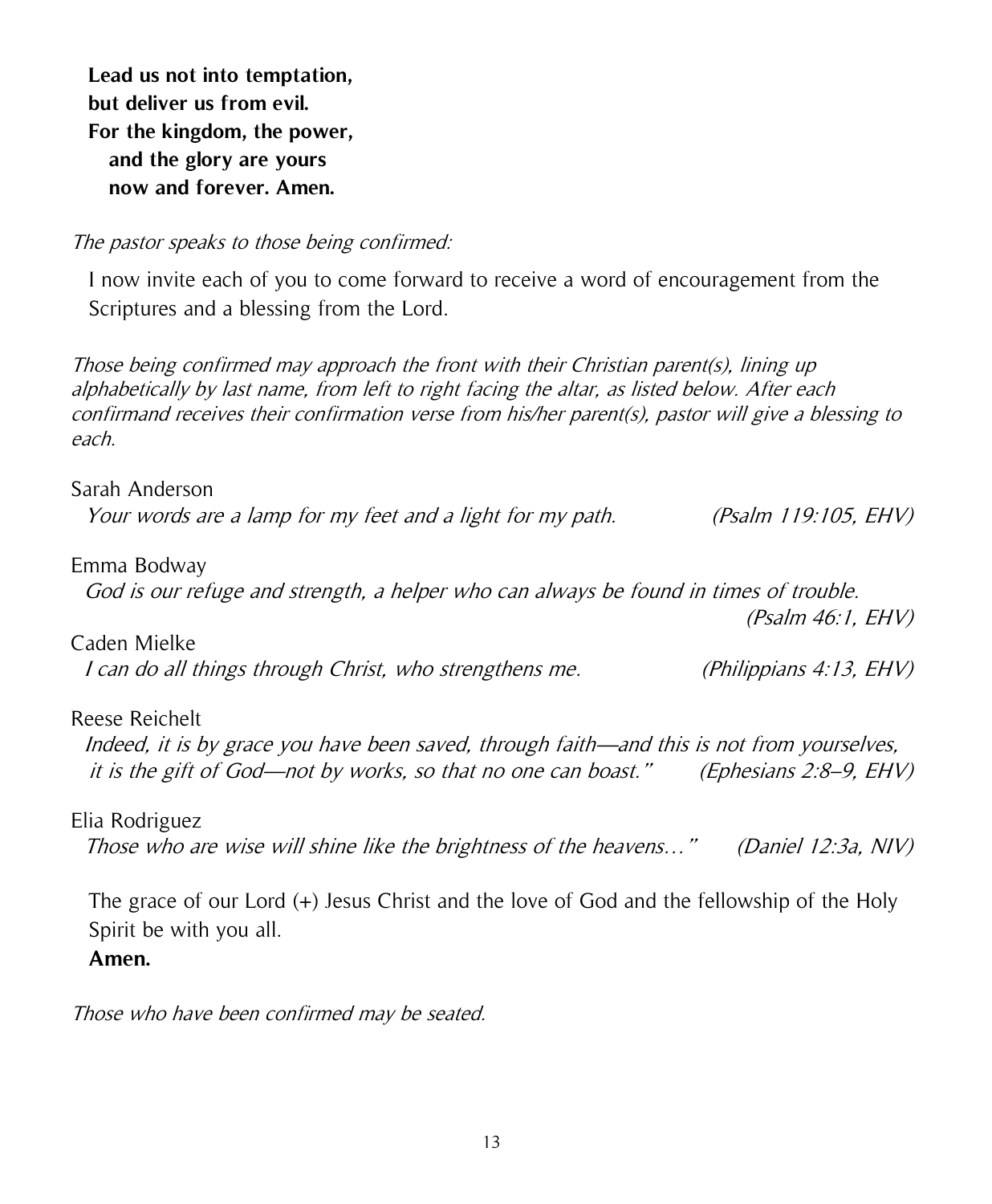## **THE SACRAMENT**

Eternal Love Lutheran Church practices close communion. We ask that only members partake of the Sacrament. If you are not a member of Eternal Love or of another congregation in the Wisconsin Evangelical Lutheran Synod, and are interested in learning more, please speak to one of our pastors.

#### **WORDS OF INSTITUTION**

Our Lord Jesus Christ, on the night he was betrayed, took bread; and when he had given thanks, he broke it and gave it to his disciples, saying: "Take and eat. This is my body, which is given for you. Do this in remembrance of me."

Then he took the cup, gave thanks, and gave it to them, saying, "Drink from it all of you; this is my blood of the new covenant, which is poured out for you for the forgiveness of sins. Do this, whenever you drink it, in remembrance of me."

The peace of the Lord be with you always.

#### **Amen.**

#### BE SEATED

#### **DISTRIBUTION HYMN This Is My Will**

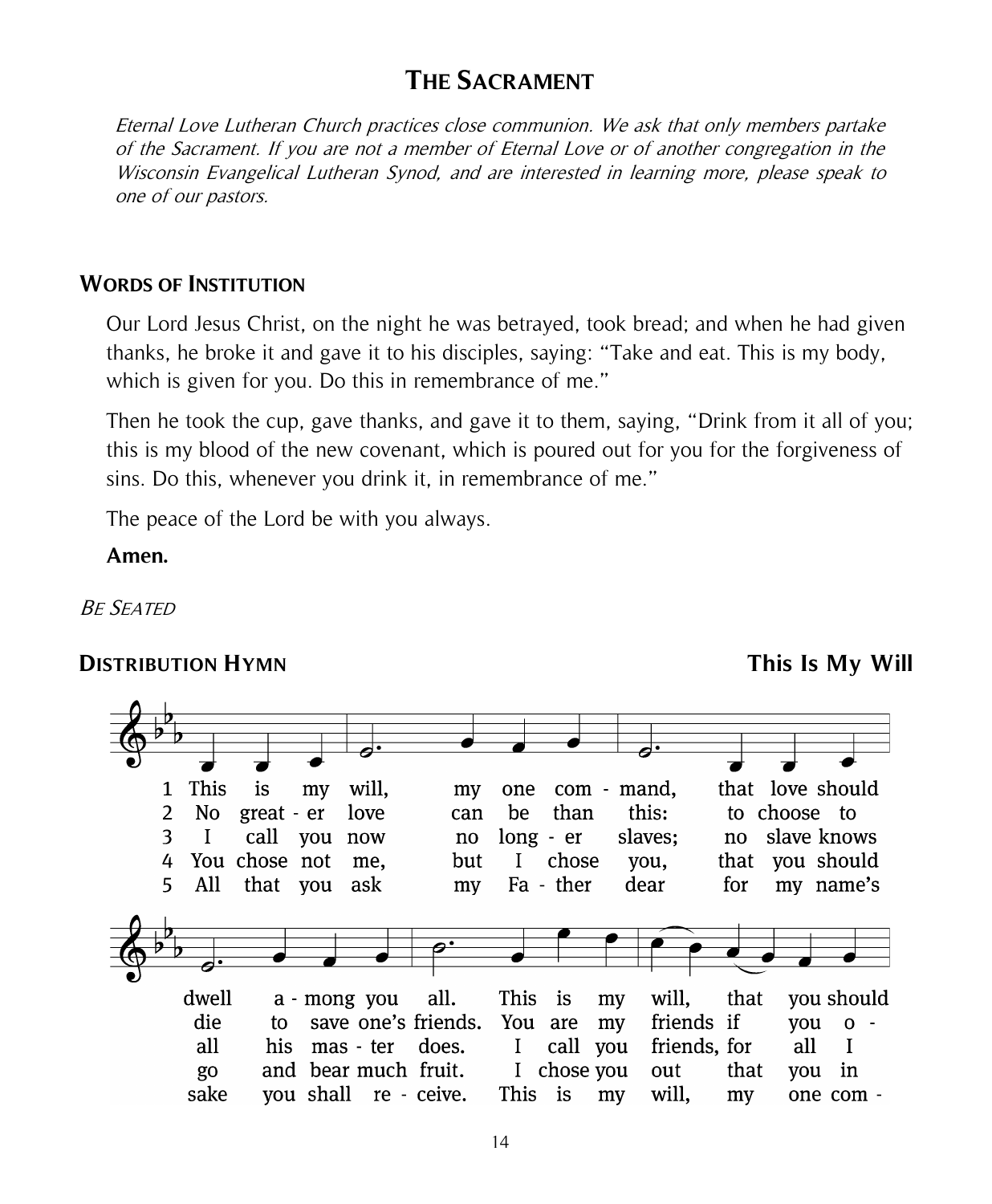

#### **STAND**

Give thanks to the Lord, for he is good; **his mercy endures forever.**

Whenever we eat this bread and drink this cup, **we proclaim the Lord's death until he comes.**

Lord Jesus, thank you for revealing your glory to us today, giving us your true body and blood with the bread and wine, and assuring us that our sins are forgiven. Strengthen our faith so that we will do whatever you say, and trust in you for all that we need.

#### **Glorify your name in us and preserve us in the true faith until life everlasting**. **Amen.**

#### **BLESSING**

Brothers and sisters, go in peace. Live in harmony with one another. Serve the Lord with gladness.

The Lord bless you and keep you.

The Lord make his face shine on you and be gracious to you.

The Lord look on you with favor and give you peace.

**Amen.**

BE SEATED